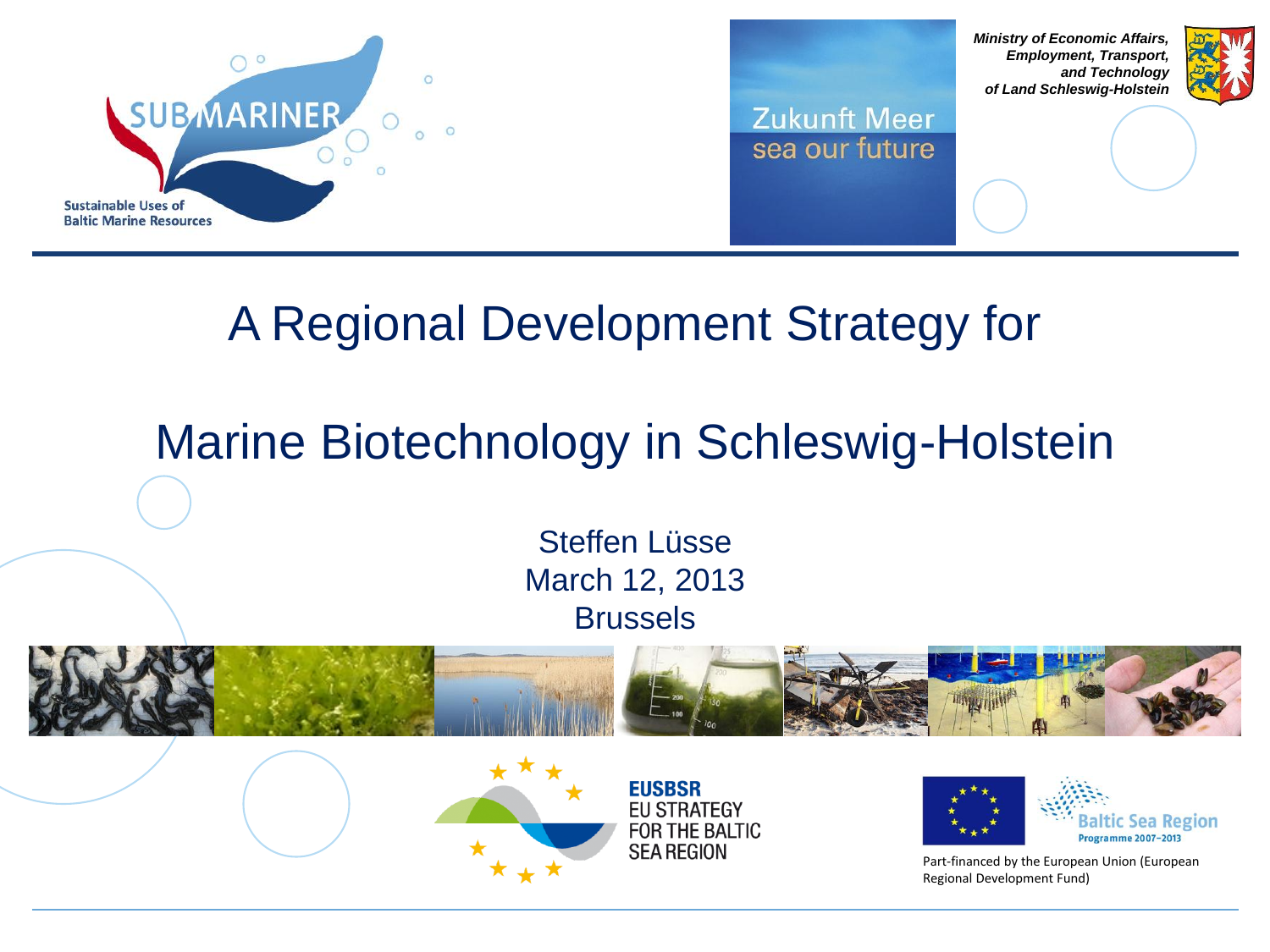

### Schleswig-Holstein

*Ministry of Economic Affairs, Employment, Transport, and Technology of Land Schleswig-Holstein*



Zukunft Meer<br>sea our future

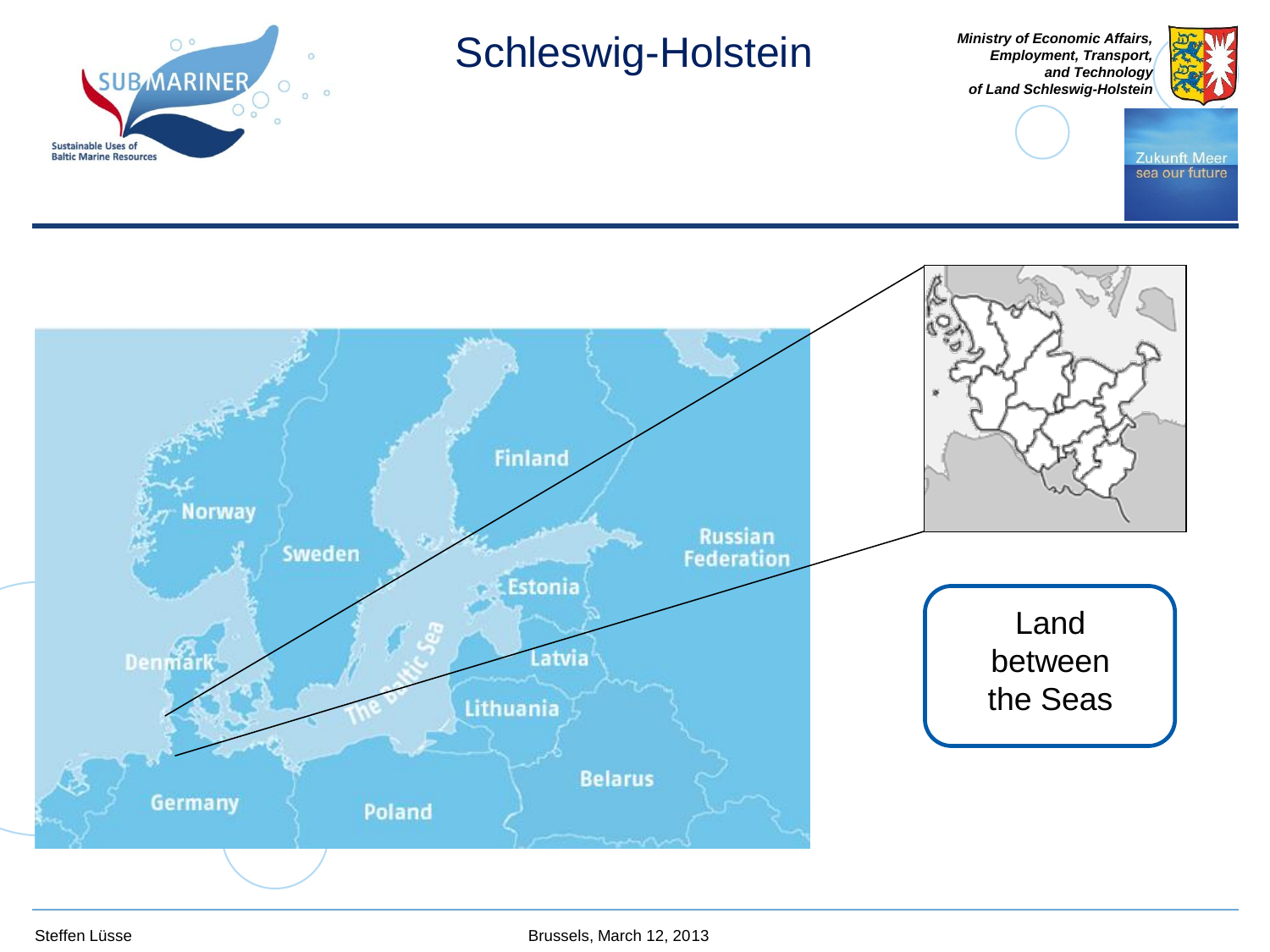

### Schleswig-Holstein

*Ministry of Economic Affairs, Employment, Transport, and Technology of Land Schleswig-Holstein*



Zukunft Mee sea our future

- Total Area: 15.799 km<sup>2</sup>
- Capital: Kiel (240.000)
- Population: 2,83 Mio
- Economically active population: 1,28 Mio
- Rate of unemployment: 7% (national average 7,2%) እ
- Business: 99% are SMEs (less than 250 employees)
- Focus: Medical technology, maritime, food, information and communication ♪ technology, machinery, renewable energy, health, life science
- Life Science: medicine, medtech, biotech, pharmacy♪

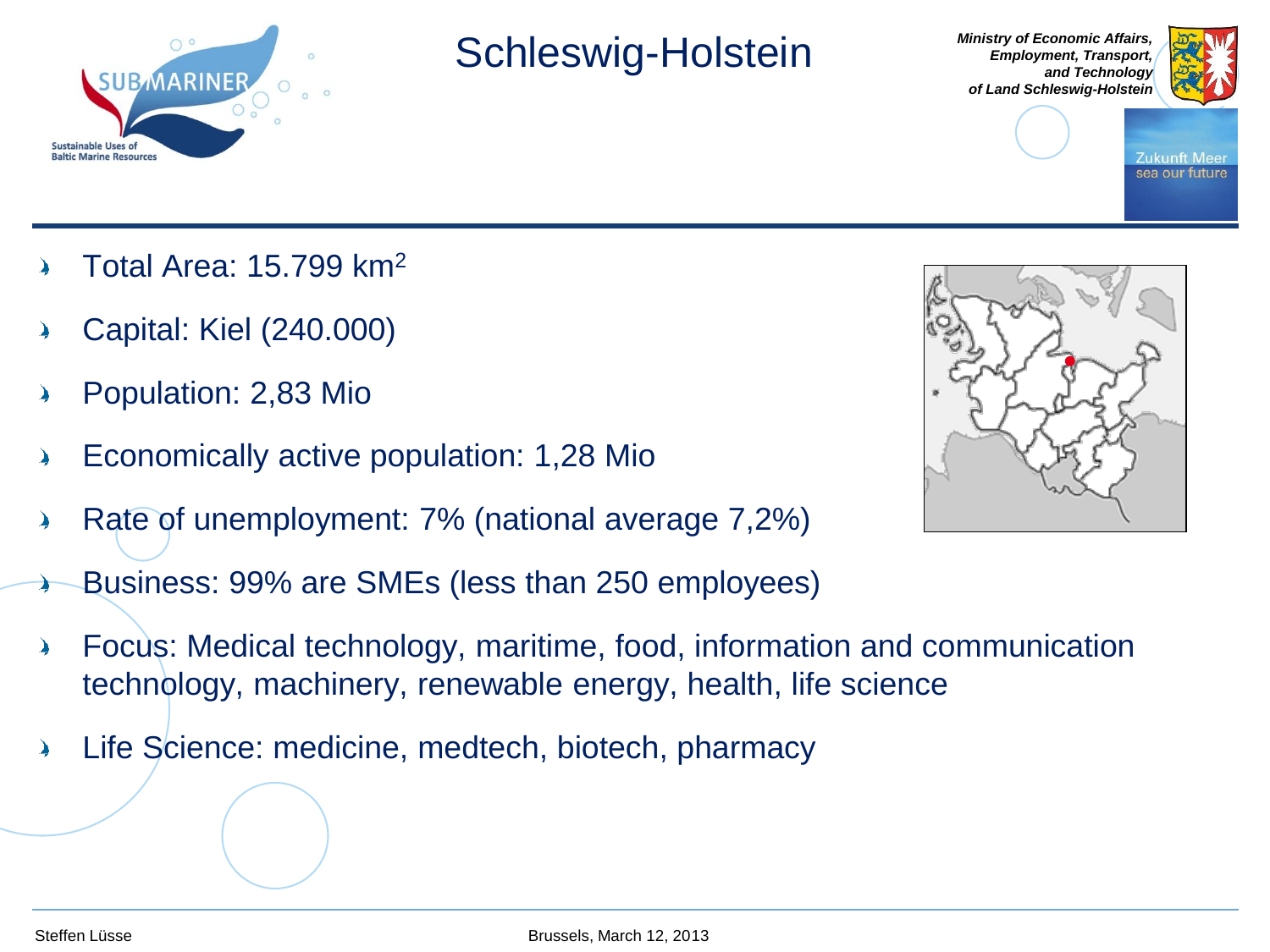

Schleswig-Holstein Initiative "Sea Our Future" *Ministry of Economic Affairs, Employment, Transport, and Technology of Land Schleswig-Holstein*



Zukunft Mee sea our future

### **Initiative of Land Schleswig-Holstein (2004)**

- "to promote a structured, integrated, and innovative maritime policy and
- to project Schleswig-Holstein's maritime expertise beyond the region"
- pool and coordinate maritime activities in Schleswig-Holstein's government
- Concentrate on maritime competences
- create of networks and clusters እ
- support innovation and ideas
- strengthen maritime economy
- maritime model region 4
- Maritime Action Plan

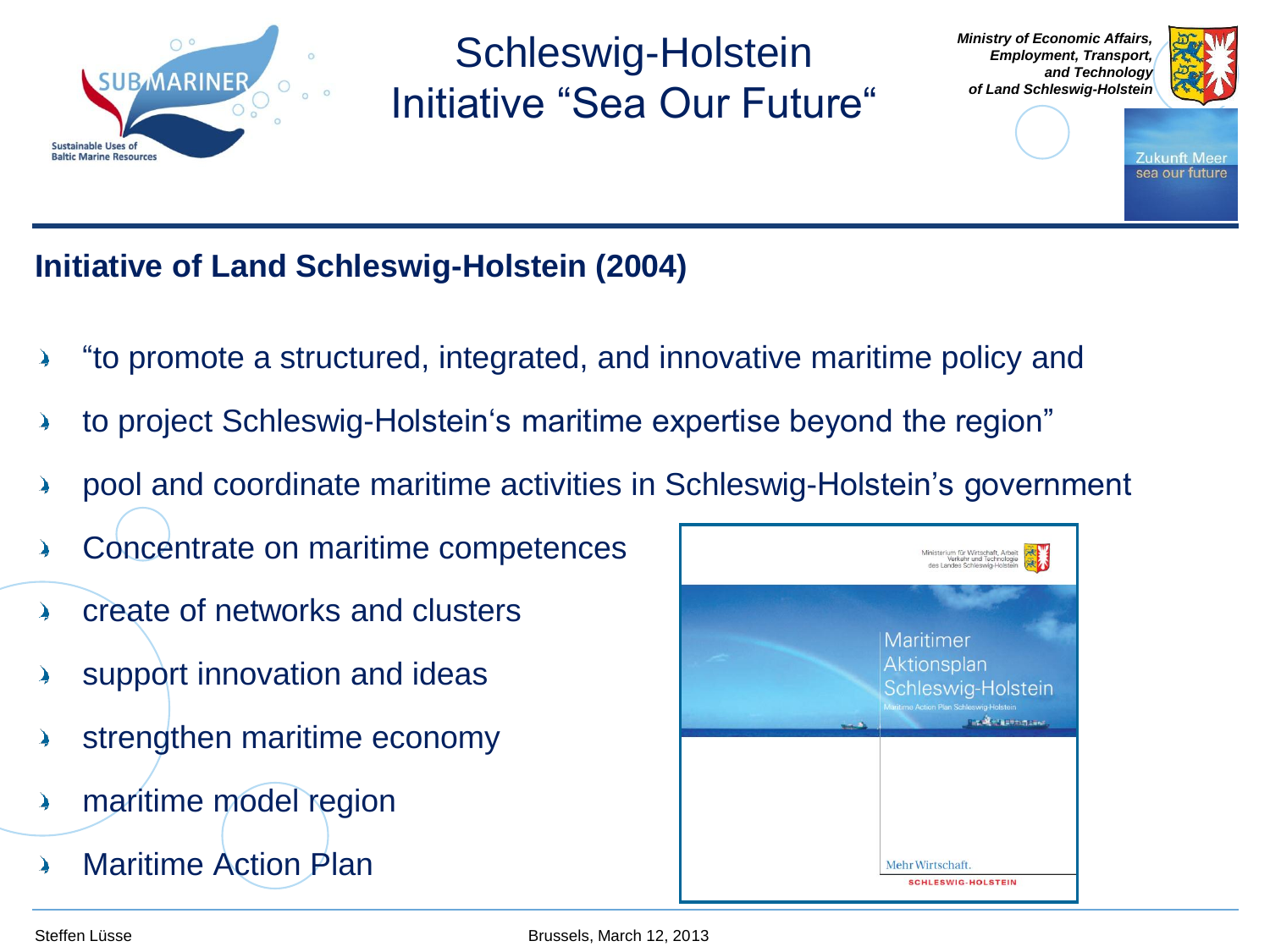### Masterplan Marine Biotechnology Schleswig-Holstein

*Ministry of Economic Affairs, Employment, Transport, and Technology of Land Schleswig-Holstein*



Zukunft Mee sea our future

- Responsible within SUBMARINER: Norgenta
- Cluster "Life Science Nord" for MedTec, Pharma and Biotech
- Focus topics within Biotech:  $\blacktriangleright$ Drug research, molecular diagnostics, cell technologies Life and **marine biotechnology Science Nord**
- Agency in charge for the Masterplan: dsn
- Status analysis of companies, research institutions and further stakeholders
- Determination of trends, needs and potential uses
- Highlight strengths, weaknesses, opportunities and threats 4
- Recommendations and proposals for projects

**SUBMARINE** 

**Sustainable Uses of Baltic Marine Resources** 





norgenta:

Norddeutsche Life Science Agentur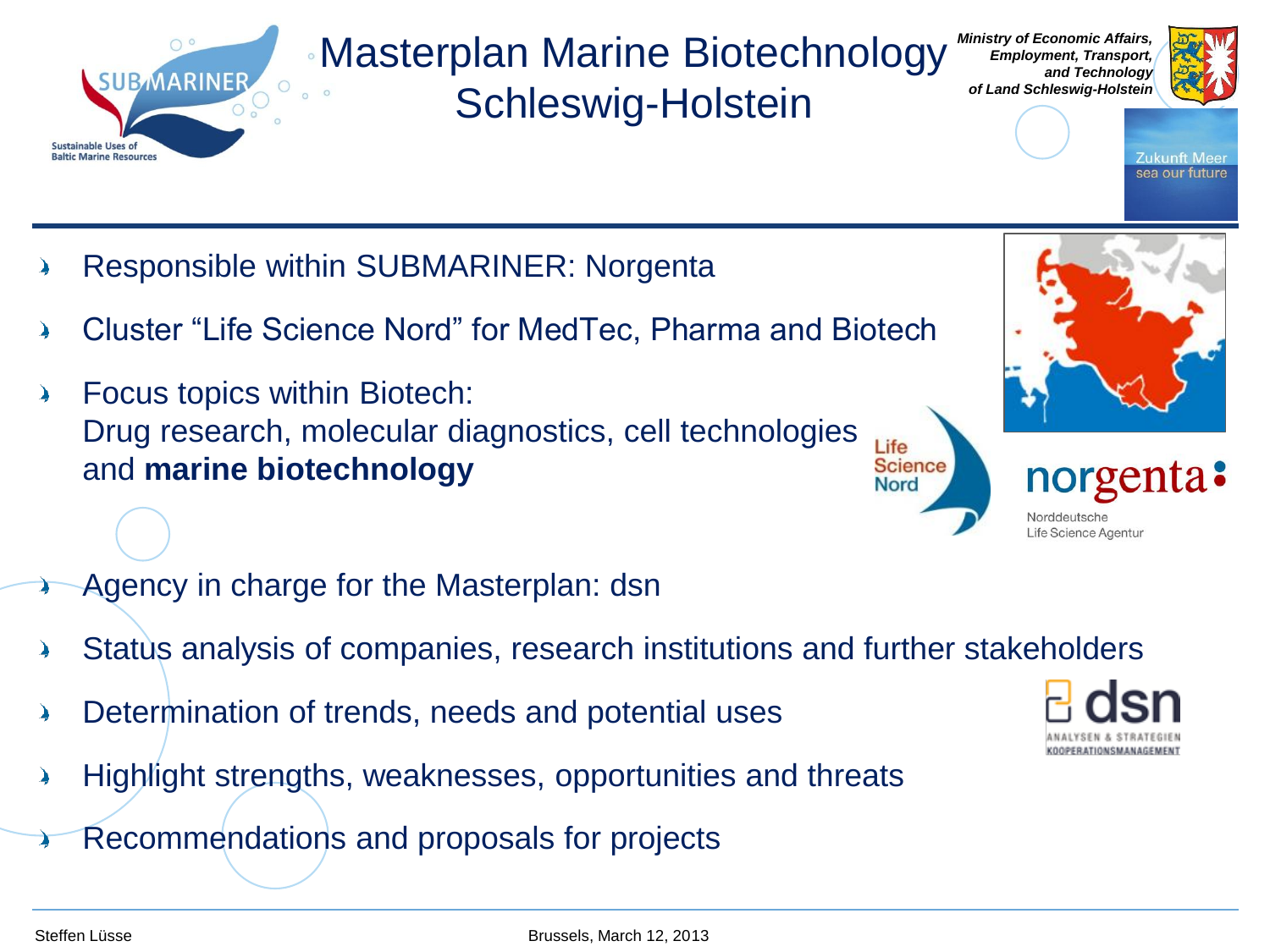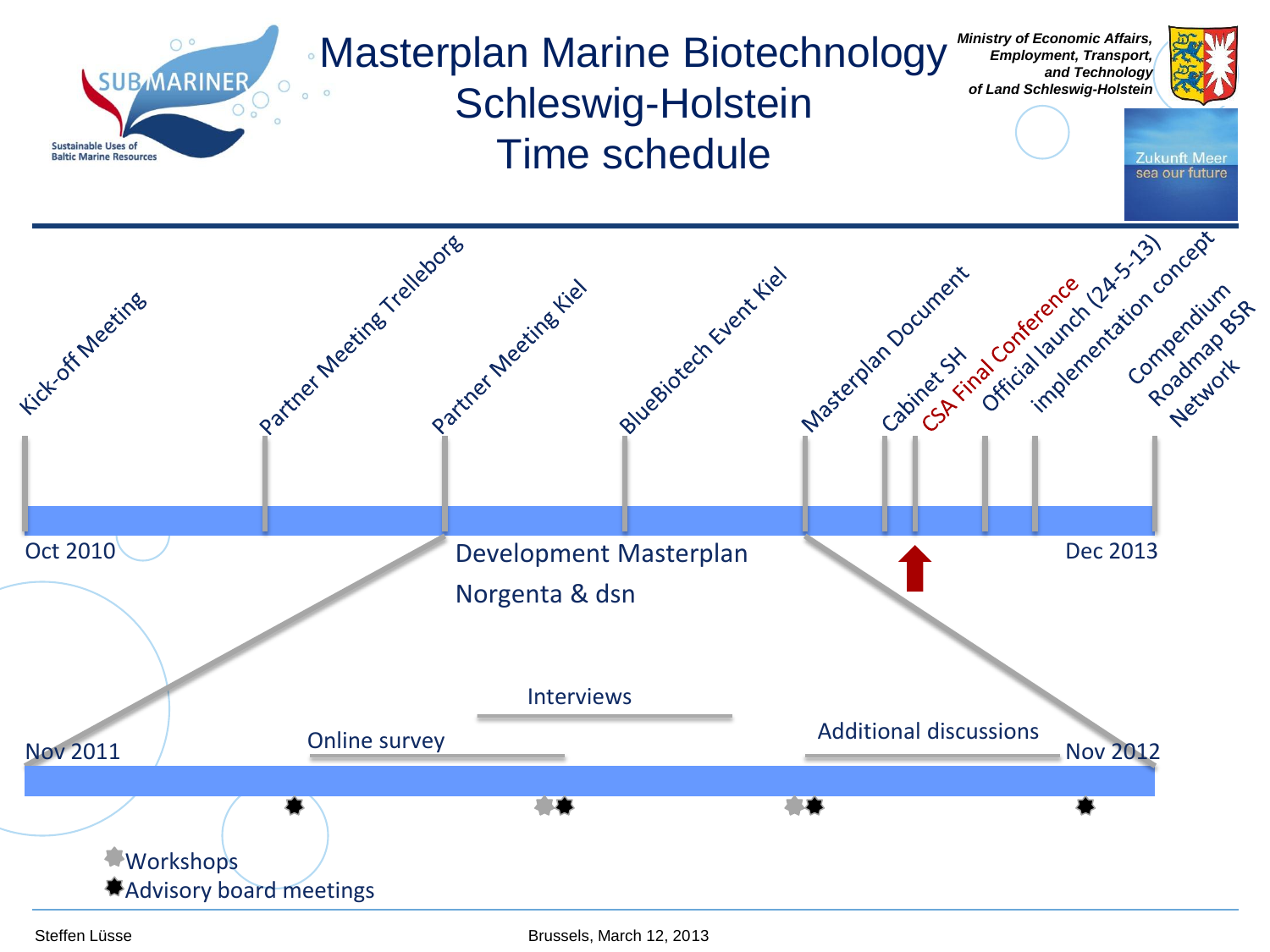

- Establishment of an advisory board consisting of representatives from economic እ (big company: DuPont & SME: CRM), politic (federal: BMWi & regional: MWAVT), partner cluster organization (BioCon Valley), science (director GEOMAR, director EMB)
- 4 advisory board meetings እ

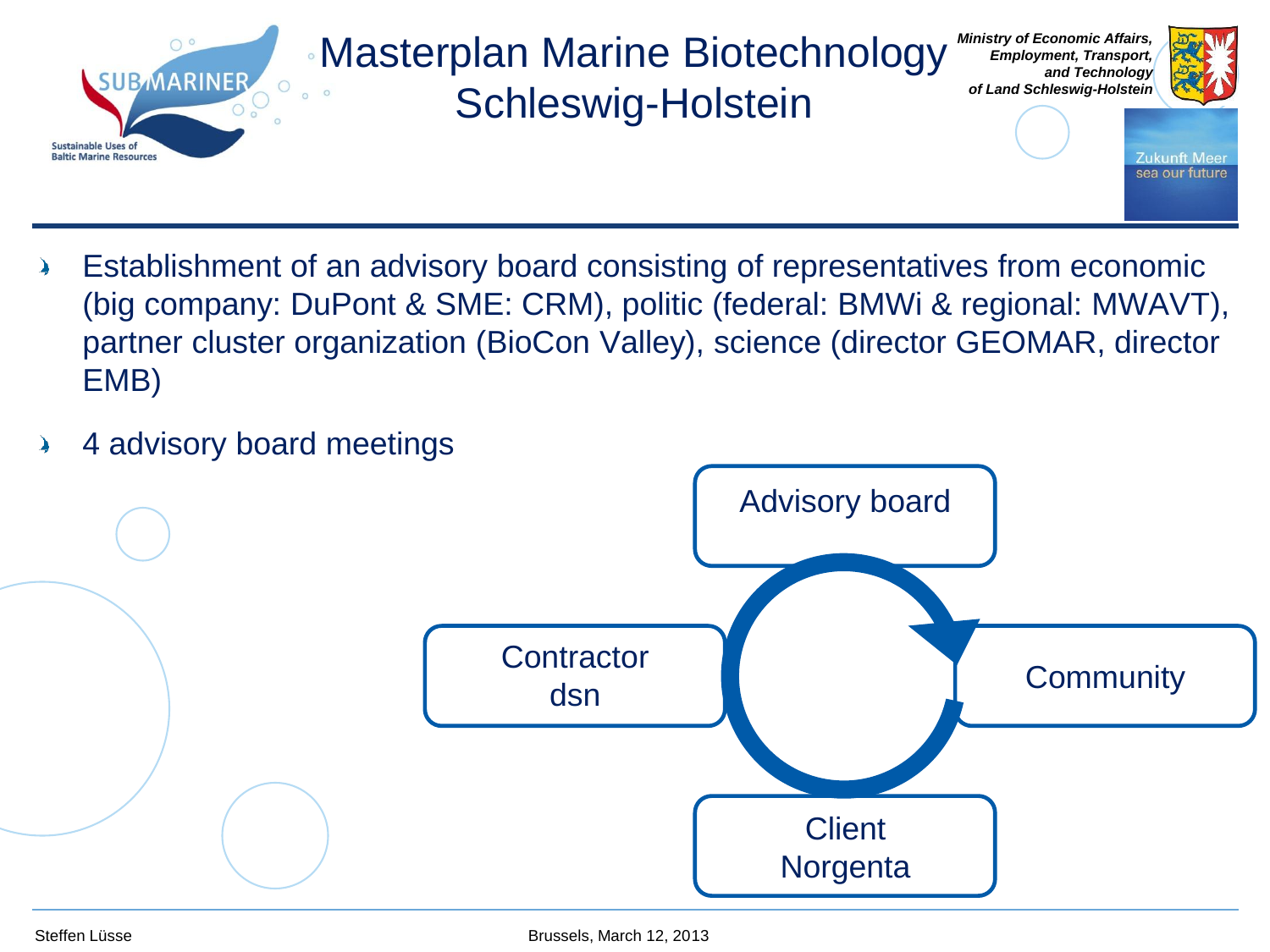

Masterplan Marine Biotechnology

*Ministry of Economic Affairs, Employment, Transport,*

 $\circ$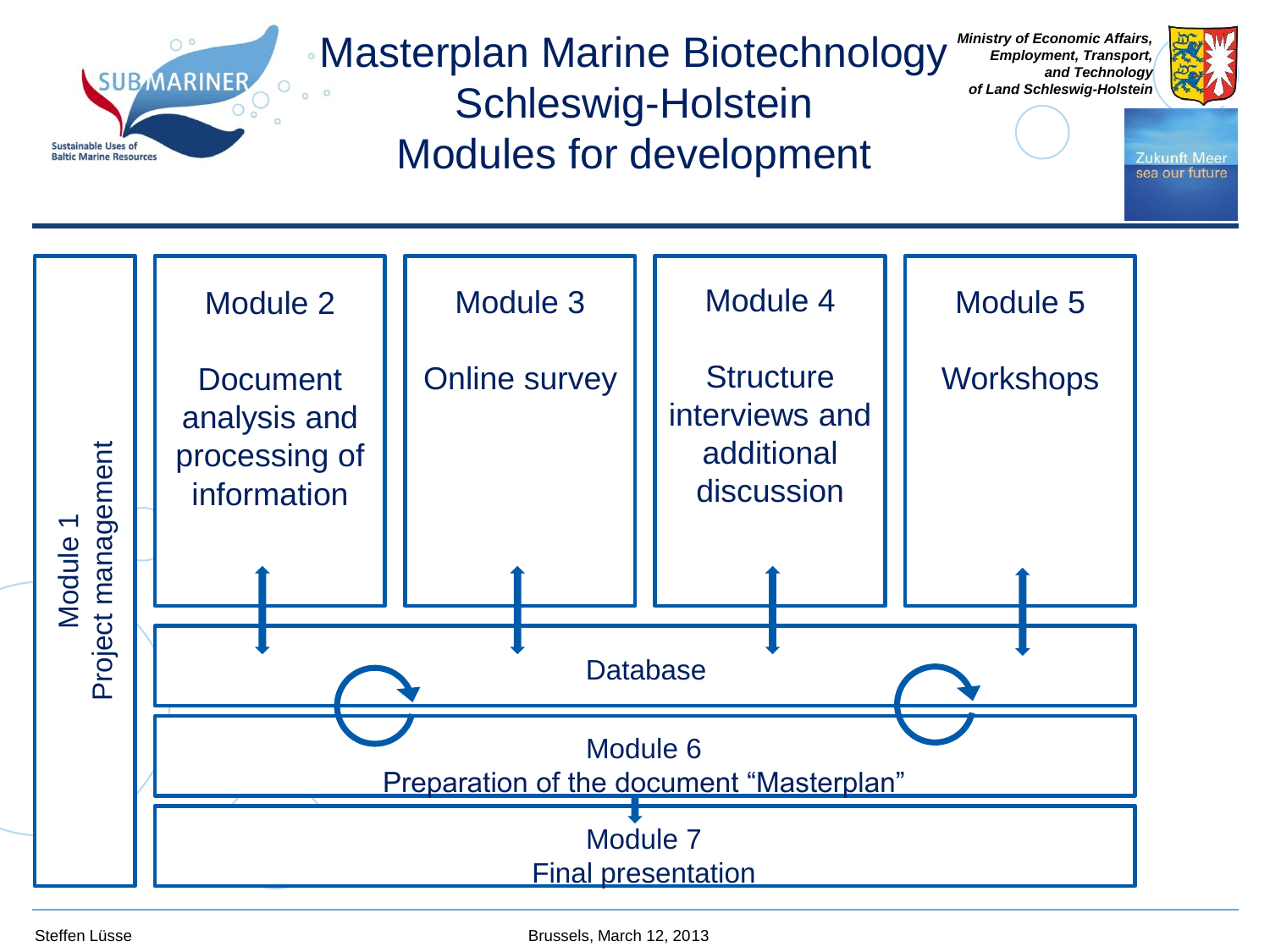

### Players in Schleswig-Holstein





Zukunft Meei sea our future

#### **Research institutions in total: 22 <b>Basic & Applied Science**

#### **GEOMAR Helmholtz Centre for Ocean Research Kiel**

www.geomar.de

Kieler Wirkstoff-Zentrum: Biological active substances from marine microorganisms for application in the field of human and animal health, plant protection, cosmetics and neutraceuticals

#### **Fraunhofer Research Institution for Marine Biotechnology**

www.emb.fraunhofer.de/en Aquatic cell culture and aquaculture



#### **Sea & Sun Technology GmbH**

www.sea-sun-tech.com Cultivation of microalgaes for different applications

#### **Coastal Research & Management / oceanBASIS**

www.crm-online.de / www.oceanbasis.de Research in the field of biological active substances from marine macro-organisms. Production of marine cosmetics.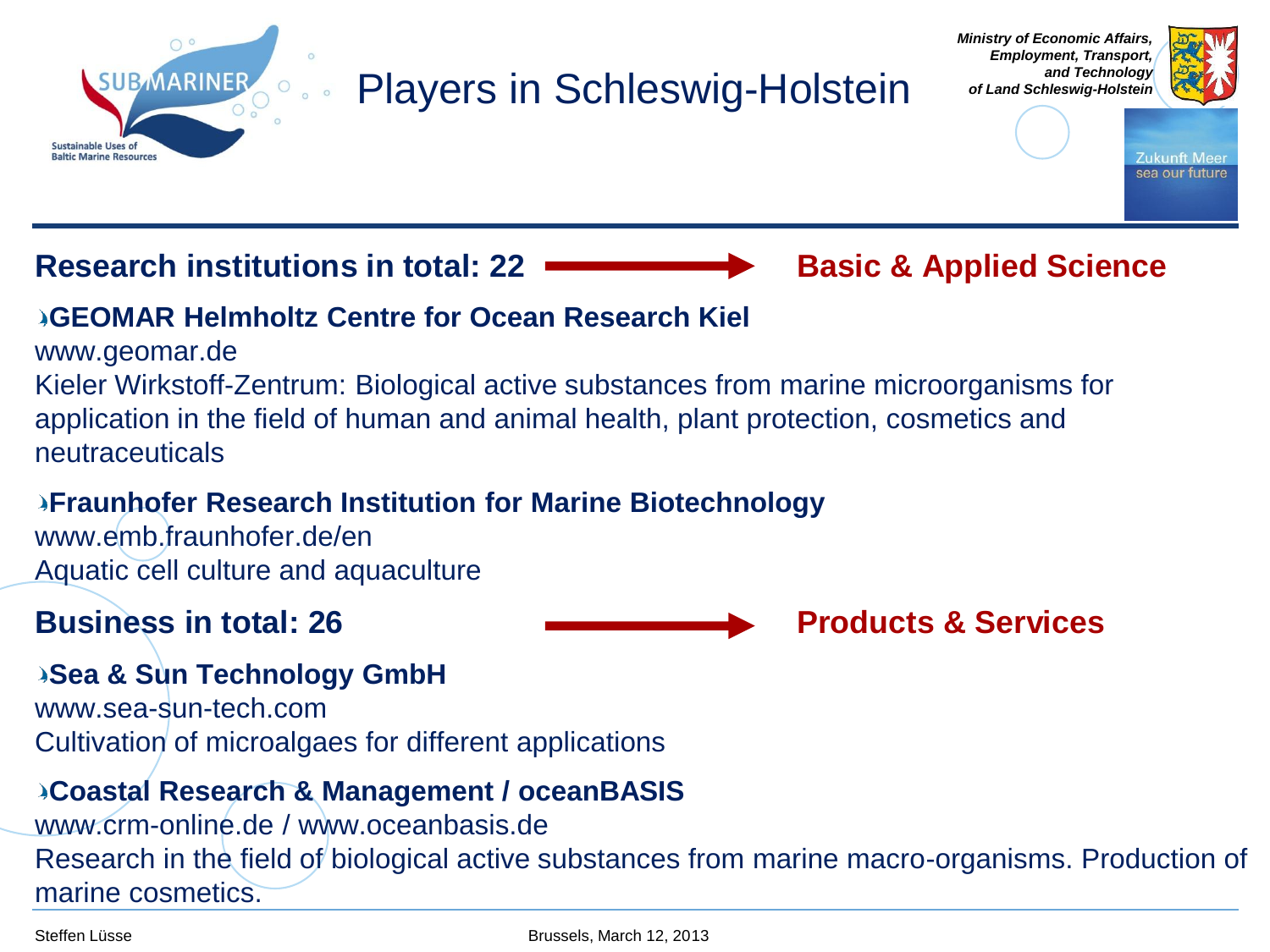

### Research institution scope of activities

*Ministry of Economic Affairs, Employment, Transport, and Technology of Land Schleswig-Holstein*



**Zukunft Meer** sea our future

#### **n=11 multiple answers possible**

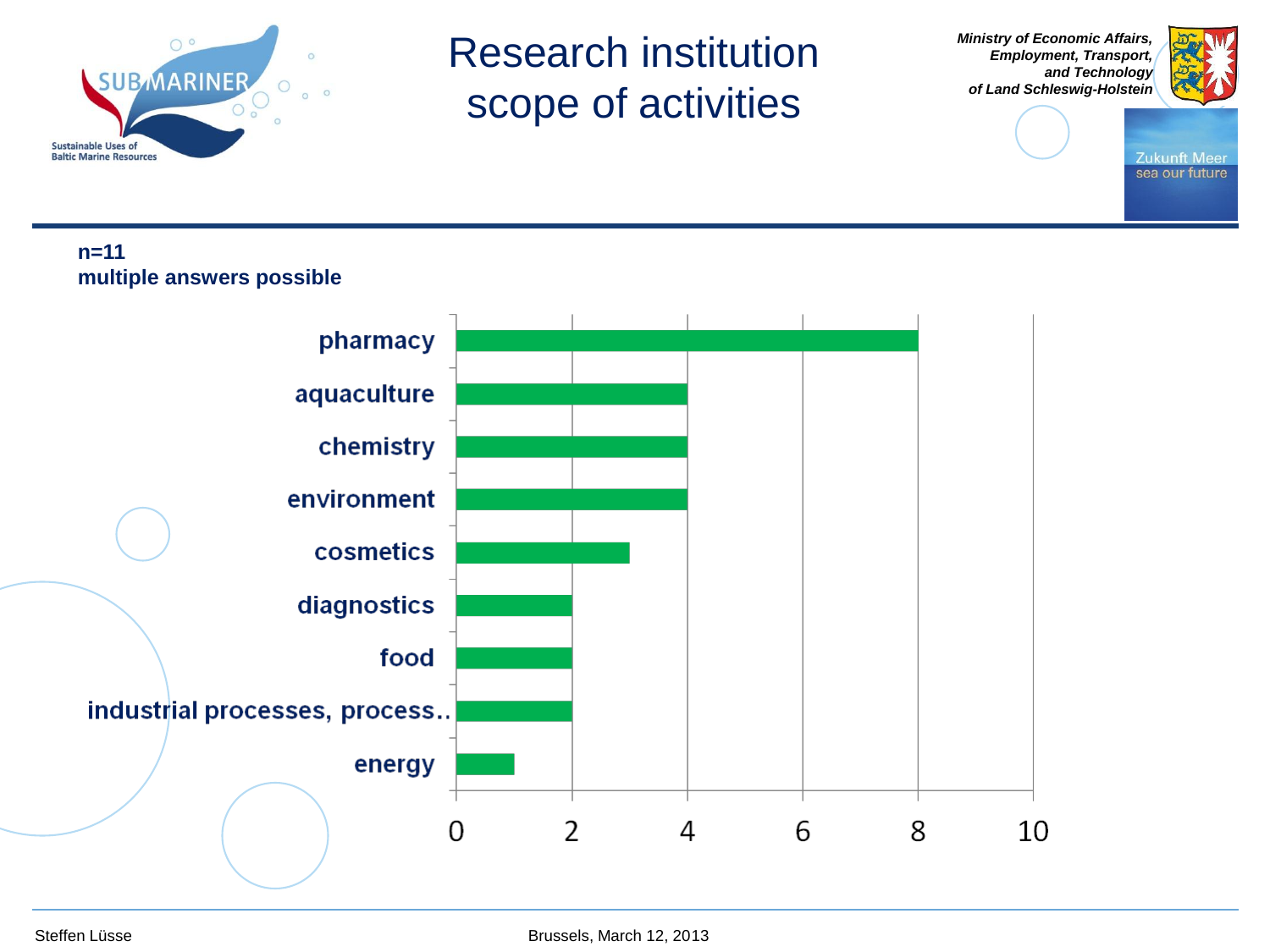

### **Business** scope of activities

*Ministry of Economic Affairs, Employment, Transport, and Technology of Land Schleswig-Holstein*



**Zukunft Meer** sea our future

#### **n=16 multiple answers possible**

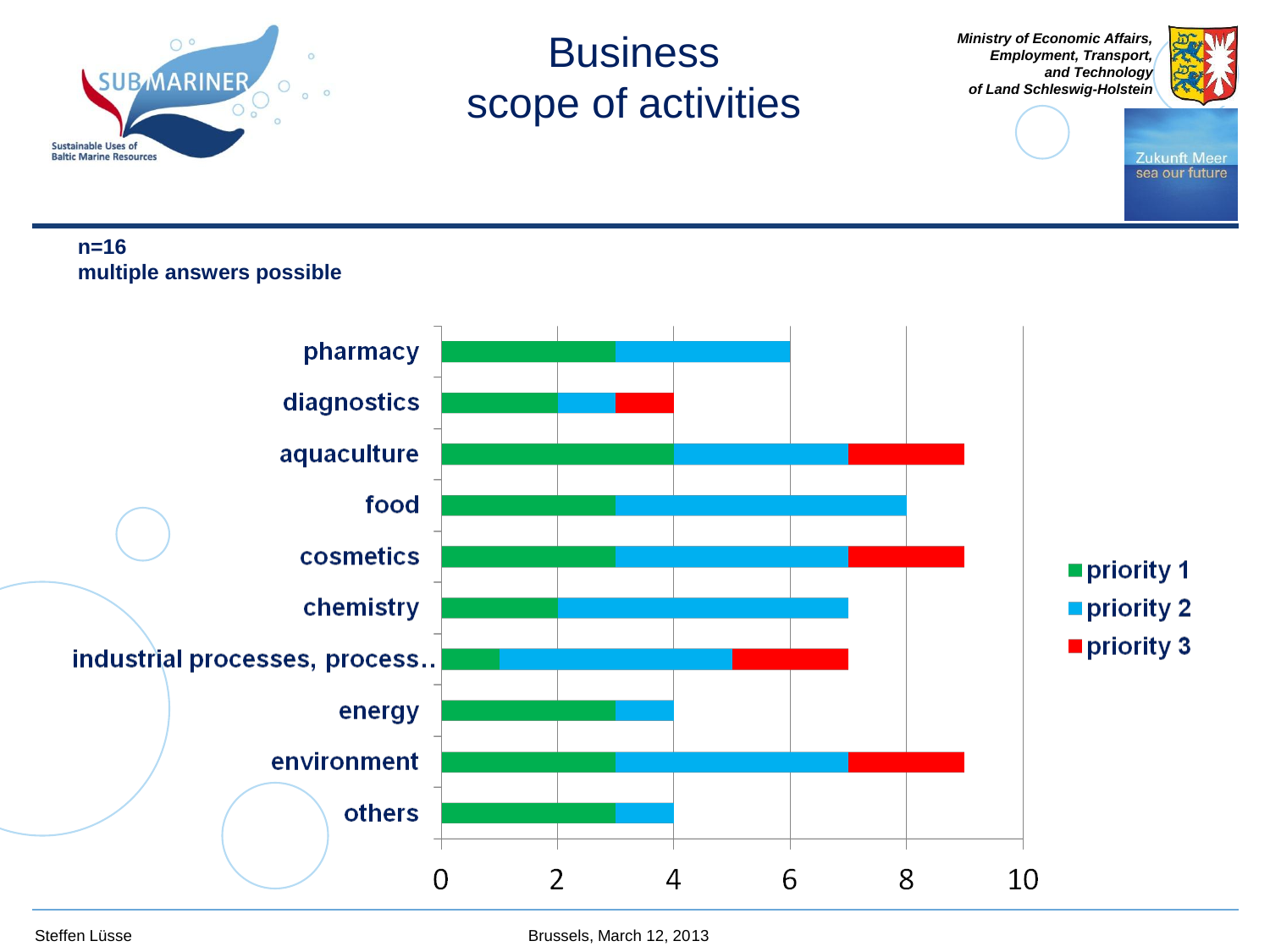

SWOT Workshops, Interviews, Earlier Studies Some Examples

*Ministry of Economic Affairs, Employment, Transport, and Technology of Land Schleswig-Holstein*



Zukunft Meer sea our future

### **Strengths**

- strong academic expertise (GEOMAR, EMB, cluster of excellence "Future Ocean")
- existing technological equipment
- location between two seas
- living networks

### **Opportunities**

- Increased use of renewable resources and alternative technologies
- Participation in ERA-NET Marine Biotech

### **Weaknesses**

- short-term funding
- only little cooperation between research and industry
- scarcity of financial resources and stakeholders

#### **Threats**

- strategic changes in research institutions
- low risk-taking of investors
- no or only little focus on "strong" topics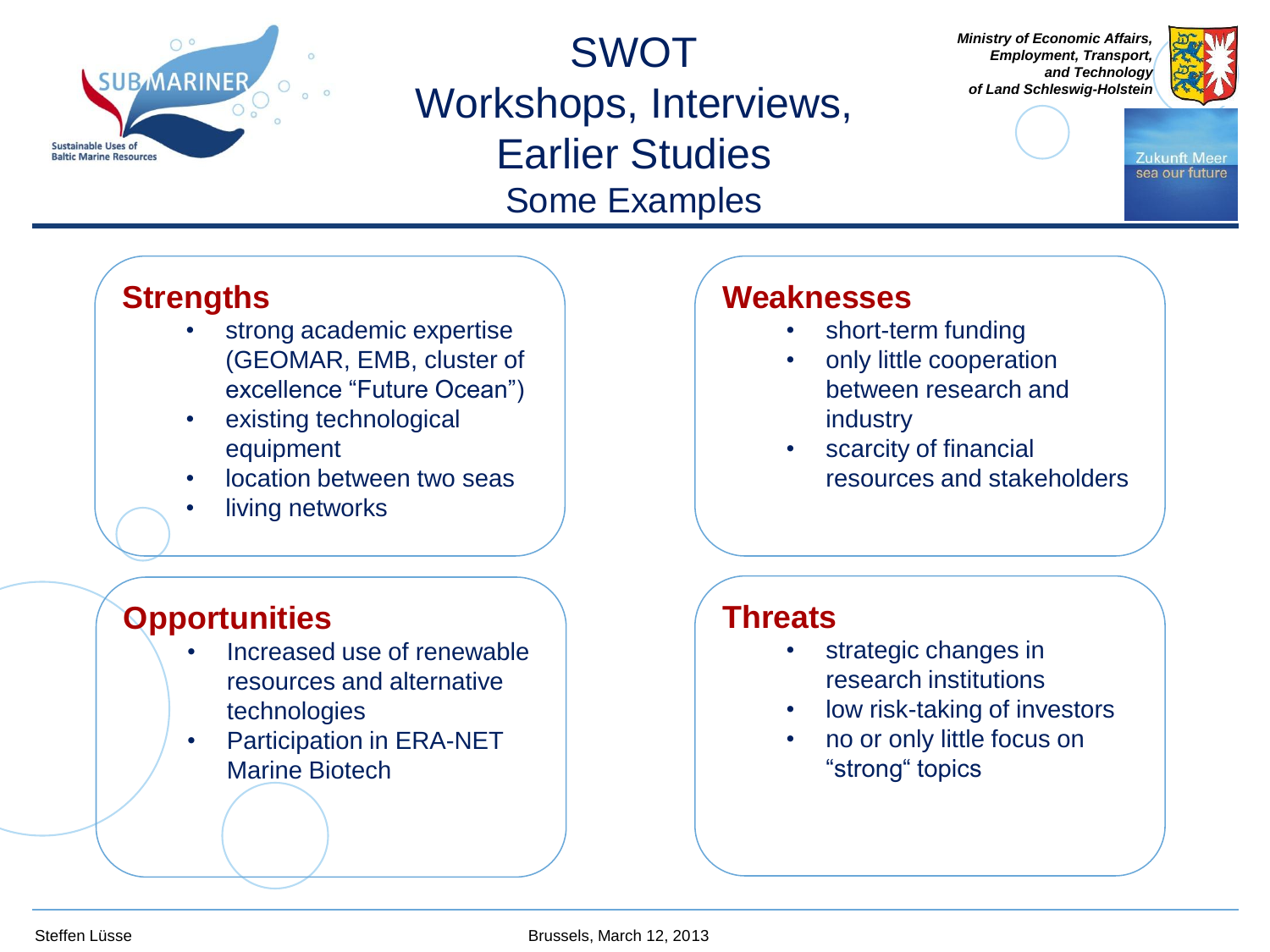

### **The Masterplan identifies opportunities for a strategic development of marine biotechnology in Schleswig-Holstein.**

**Promising potentials should be used to foster growth and employment in a sustainable way by systematic transfer of technology and know-how.**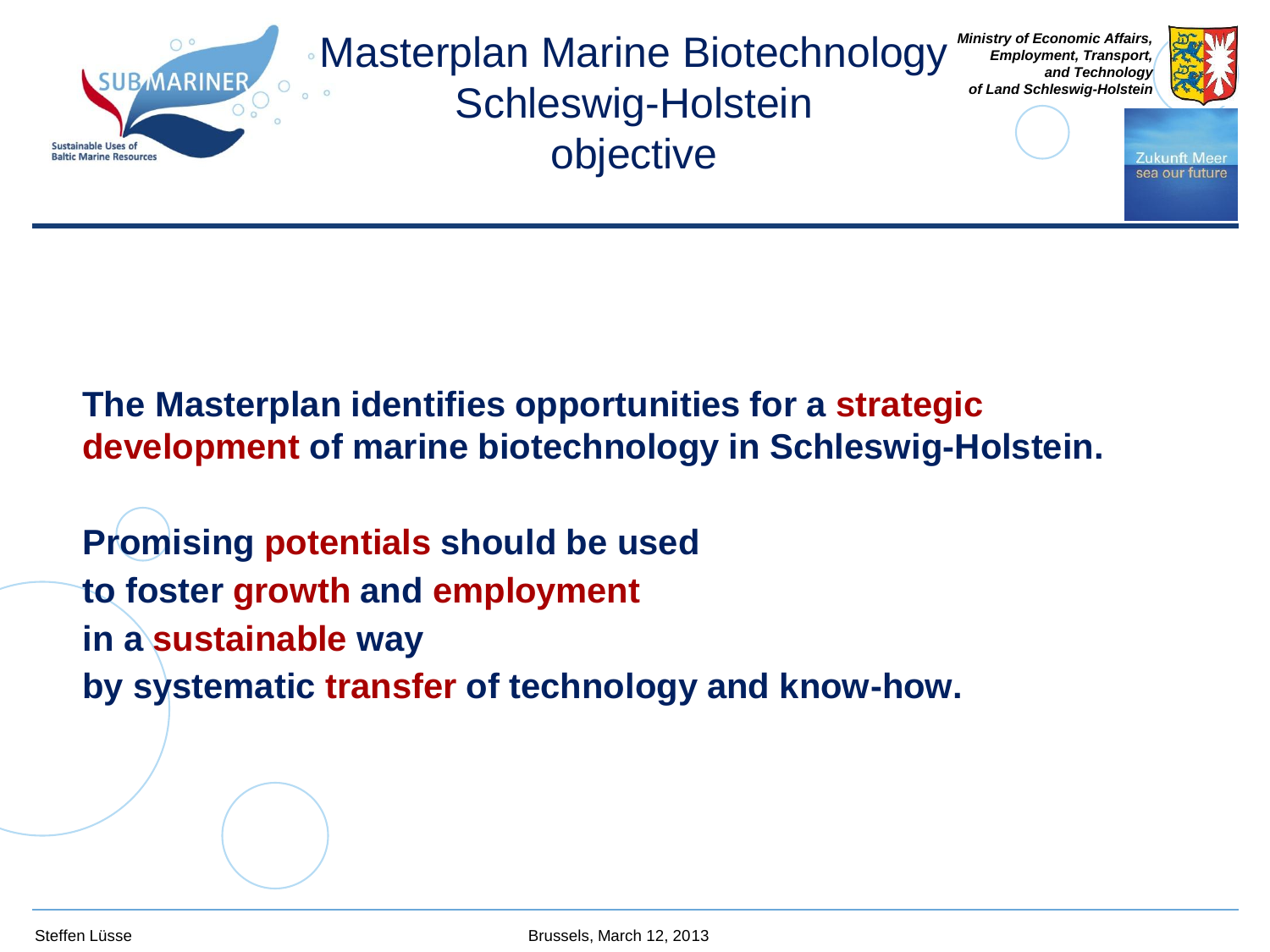

### Vision

*Ministry of Economic Affairs, Employment, Transport, and Technology of Land Schleswig-Holstein*



Zukunft Mee sea our future

### **Until 2030 Schleswig-Holstein will generate similar amounts of added value through marine biotechnology as through conventional agriculture.**

**With the development and implementation of sustainable technologies and the use of marine resources, marine biotechnology will make a significant contribution to a resource-protecting use of environmental resources, to CO<sup>2</sup> -neutral energy production as well as to human health and well-being.**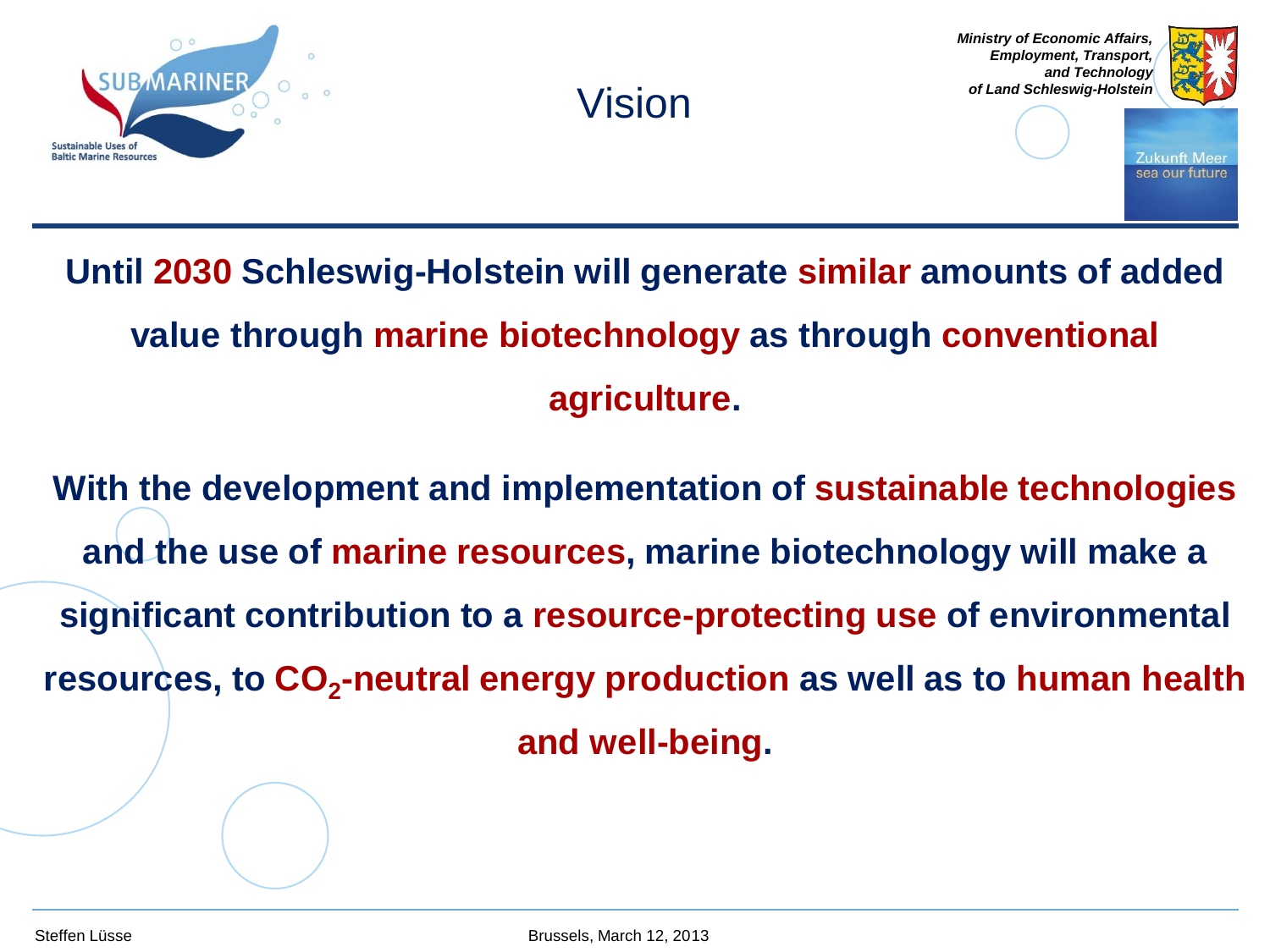

"Actual" Masterplan Proposed Activities some examples

*Ministry of Economic Affairs, Employment, Transport, and Technology of Land Schleswig-Holstein*



**Zukunft Meer** sea our future



Steffen Lüsse Brussels, March 12, 2013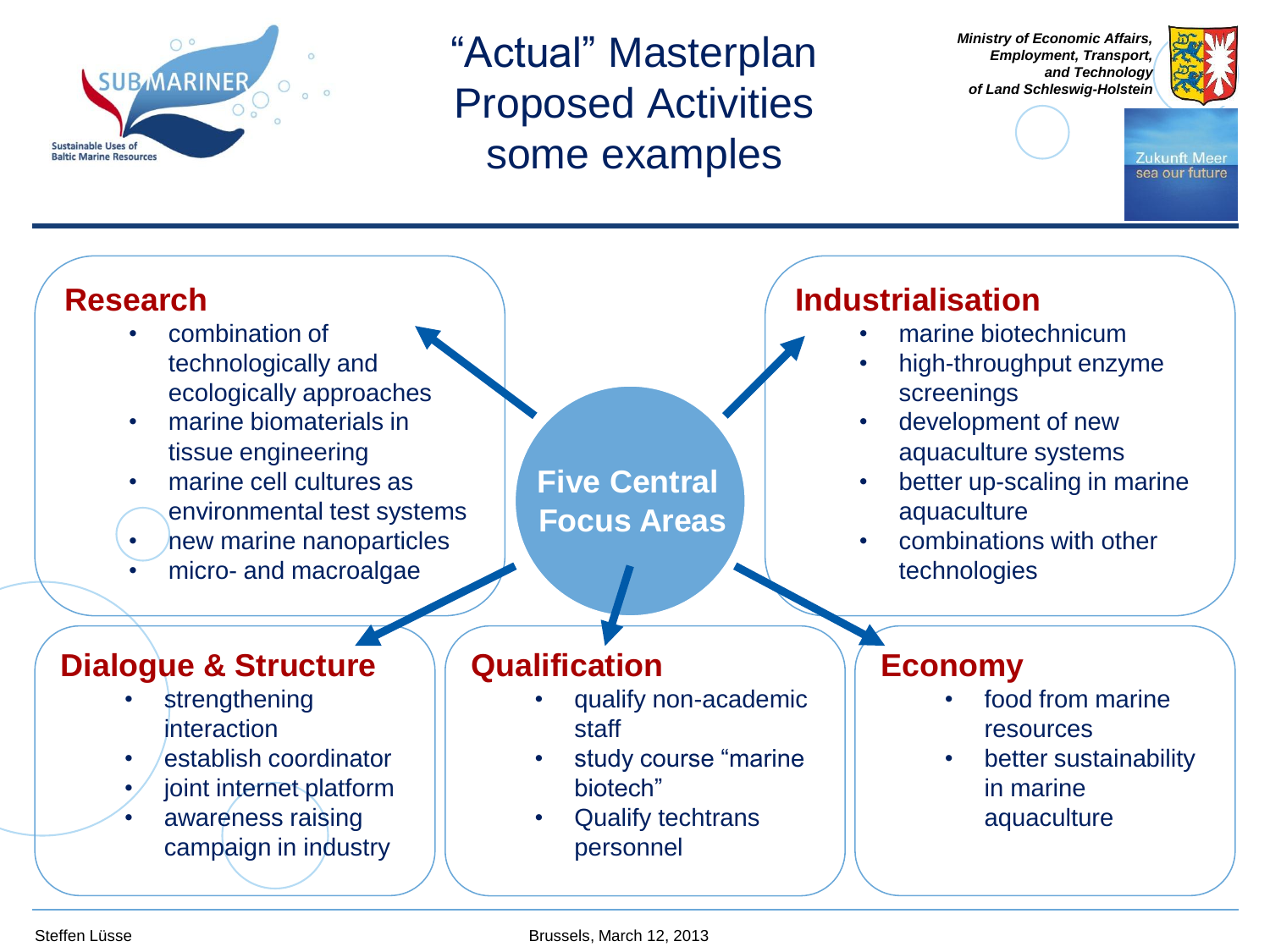

"Actual" Masterplan Implementation





Zukunft Mee sea our future

- Schleswig-Holstein's government (cabinet) agreed to the masterplan, 2/2013
- Regional innovation strategy
- Working group consisting of members of "Sea Our Future" and experts in the field
- Public presentation and discussion in Kiel, May 24, 2013

**Implementation concept:**

- **Networking**
- Financial resources
- **Coordinator**
- Attract private capital
- …